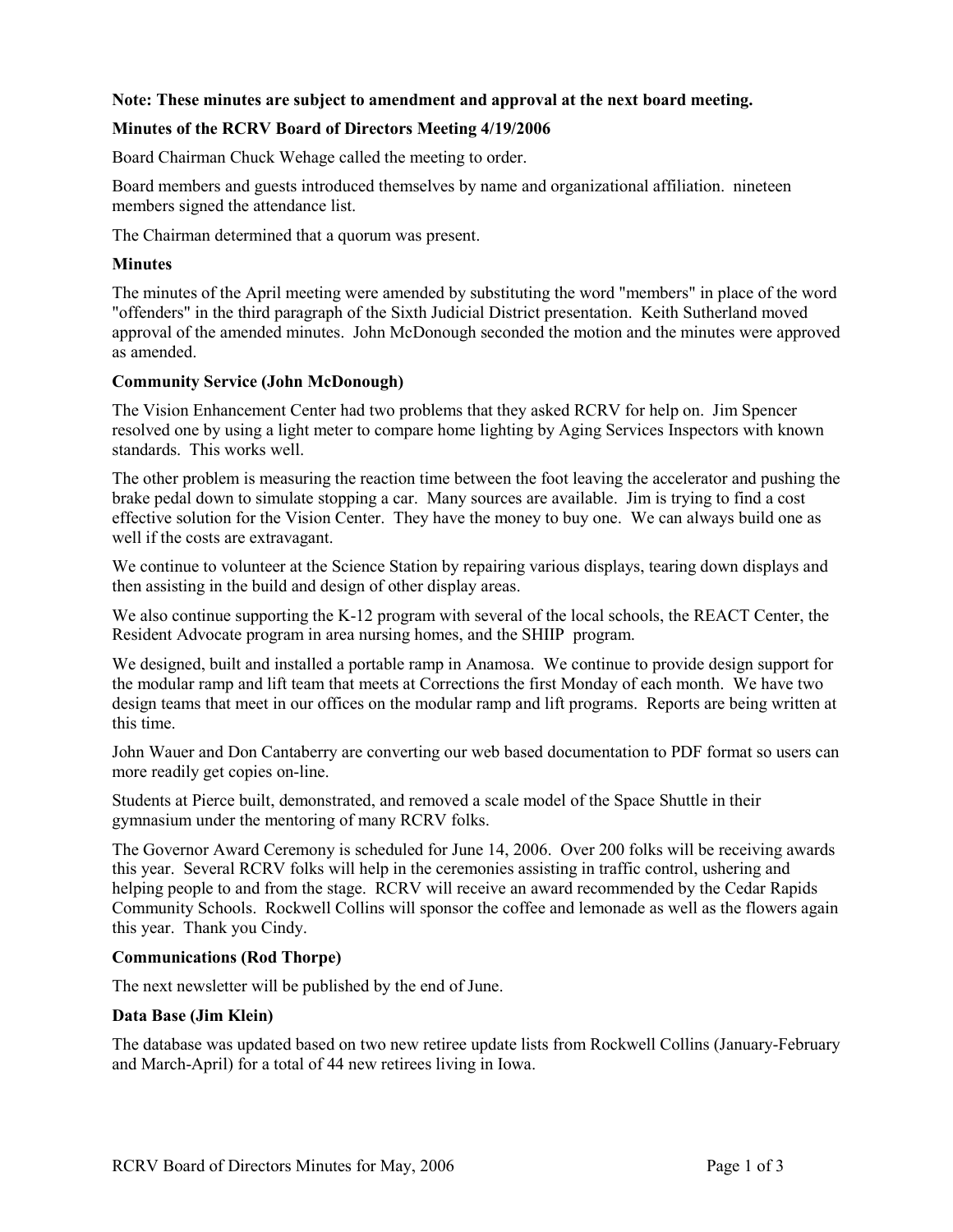The database was updated for reported deaths and changes of address. In addition to returned newsletters, we received information in the US mail, email, and voice mail. I would like to thank Ralph Arens who monitors the voice mail and forwards the address changes to us.

There were 39 returned newsletters from the April mailing, about the same as always. Some came with new addresses, some with the notation of "deceased" and some came with "Unable to Forward" (UAF). We were able to update only one of the UAF addresses by matching the phone number.

We have the most trouble updating UAF address of women, because often the new phone book listing is in the name of the husband or just the first initial is used and we cannot identify the correct person.

# **Recruiting and Retention (Pete Jurgens)**

No report.

# **Heart of Iowa (Myrna Loehrlein)**

We are awaiting information on a major grant from the federal government. It would be \$500,000 for each of three years. It is to serve pregnant and post-partum (up to 1 year) women. The grant would include \$90,000 for childcare, but this would likely be needed (and more) to provide the extra space this program would require. If we get the grant we are likely to be serving more infants, and our infant room is already oversubscribed. It is still a fine opportunity.

We are awaiting word on a grant to offer increased methamphetamine services. This grant would probably not affect HOI directly.

We are bringing several separate pieces of effort together. Our infant play pavilion should be finished by May 26. Our riding toys are here, but stored 7 miles from our facility because we have not storage space for them. We received 4 or 6 riding helmets donated by St. Lukes (thank you Denise). We are working with Chuck Wehage, to maintain a safe fall zone for our existing playground

# **St Lukes (Denise Walker)**

Denise announced that the construction project at St. Lukes will disrupt traffic for 12 to 16 months. On June 3, the Rockwell Tanager Family Fest will take place. They will hand out 1000 free bike helmets at this event.

# **United Way (Mary Klinger)**

Mary announced United Way's distribution of funds to RSVP.

# **Heritage Agency on Aging (Linda Dearinger)**

No report.

# **Aging Services (Carol Luth)**

Carol reported that Aging Services also will receive funding from United Way.

# **Jane Boyd (Karl Kassel)**

No report.

# **RSVP (position vacant—see discussion below under Other Reports)**

No report

# **Options of Linn County (Wayne Clayton)**

*Report filed by Email:* Briefly, Options' most recent activity with RCRV includes the repair of a bracket wobble switch and the gaining of information regarding an envelope stuffing project.